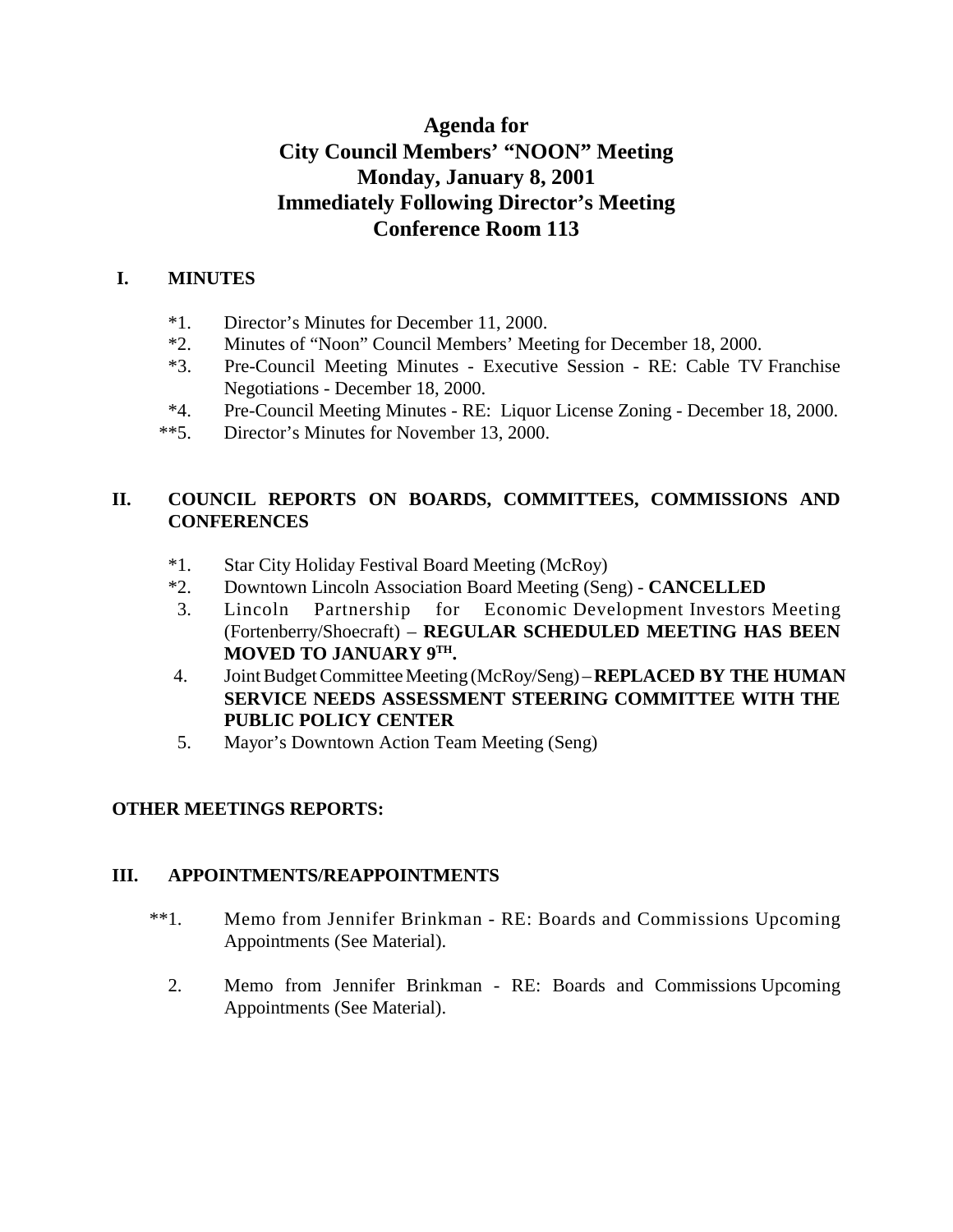#### **IV. MEETINGS/INVITATIONS**

1. You are invited to a Retirement Tea - In Honor of Lora Grant, Building & Grounds/Property/Management - On Tuesday, January 9, 2001 from 2:00 p.m. to 4:00 p.m. in Room 113 (See Invitation).

#### **V. COUNCIL MEMBERS**

#### **VI. REQUESTS OF COUNCIL FROM MAYOR - NONE**

#### **VII. MISCELLANEOUS**

- \*1. Final policy decision on Council Meetings that fall on Monday Holiday Weeks. The City Clerk has asked about President's Day, which is on Monday, February 19th.
- \*2. Scanner has been installed in Council Office. What kind of schedule would Council deem feasible for the initiation of placing the attachment documents to the Directors' and "Noon" Meeting Agendas as these Agendas are currently posted on the Internet?
- 3. Discussion on the scheduling for the Common Meetings.

#### **VIII. ADJOURNMENT**

#### **\*HELD OVER FROM DECEMBER 25, 2000. \*\*HELD OVER FROM JANUARY 1, 2001.**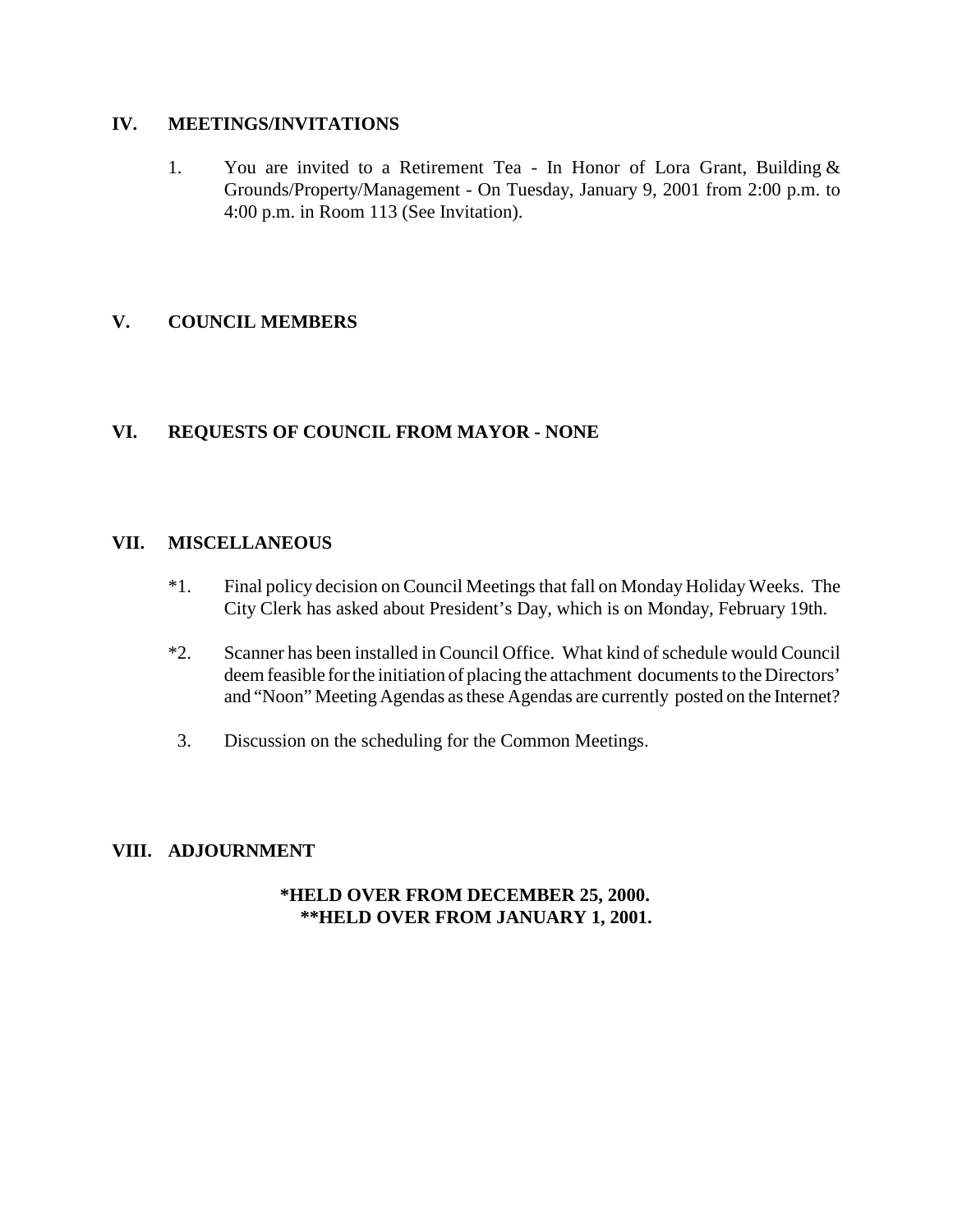# **MINUTES CITY COUNCIL MEMBERS' "NOON" MEETING MONDAY, JANUARY 8, 2001** *CONFERENCE ROOM 113*

**Council Members Present:** Jerry Shoecraft, Chair; Jeff Fortenberry, Vice-Chair; Jon Camp, Jonathan Cook, Cindy Johnson, Annette McRoy, Coleen Seng.

**Others Present:** Mark Bowen, Ann Harrell, Jennifer Brinkman, Mayor's Office; Dana Roper, City Attorney; Darrell Podany, Aide to Council Members Camp and Johnson; Joan Ray, Council Secretary; Chris Hain, *Journal Star* representative.

### **I. MINUTES**

- \*1. Director's Minutes for December 11, 2000.
- \*2. Minutes of "Noon" Council Members' Meeting for December 18, 2000.
- \*3. Pre-Council Meeting Minutes Executive Session RE: Cable TV Franchise Negotiations - December 18, 2000.
- \*4. Pre-Council Meeting Minutes RE: Liquor License Zoning December 18, 2000.
- \*\*5. Director's Minutes for November 13, 2000.

\*Held Over from 12-25-00 \*\*Held Over from 01-01-01

Mr. Shoecraft, Council Chair, requested a motion to approve the above-listed minutes. Cindy Johnson moved approval of the minutes as presented. The motion was seconded by Coleen Seng. Jeff Fortenberry requested that the "Noon" Council Members' Minutes of 12- 18-00 be amended to delete the parenthetical reference to "repressive societies" noted in his comments on Page 5 of those Minutes, stating that the phrase was an interpretation which he had not intended. The minutes were approved, as amended, by the following vote: AYES: Jonathan Cook, Annette McRoy, Cindy Johnson, Jerry Shoecraft, Jeff Fortenberry, Coleen Seng, Jon Camp; NAYS: None.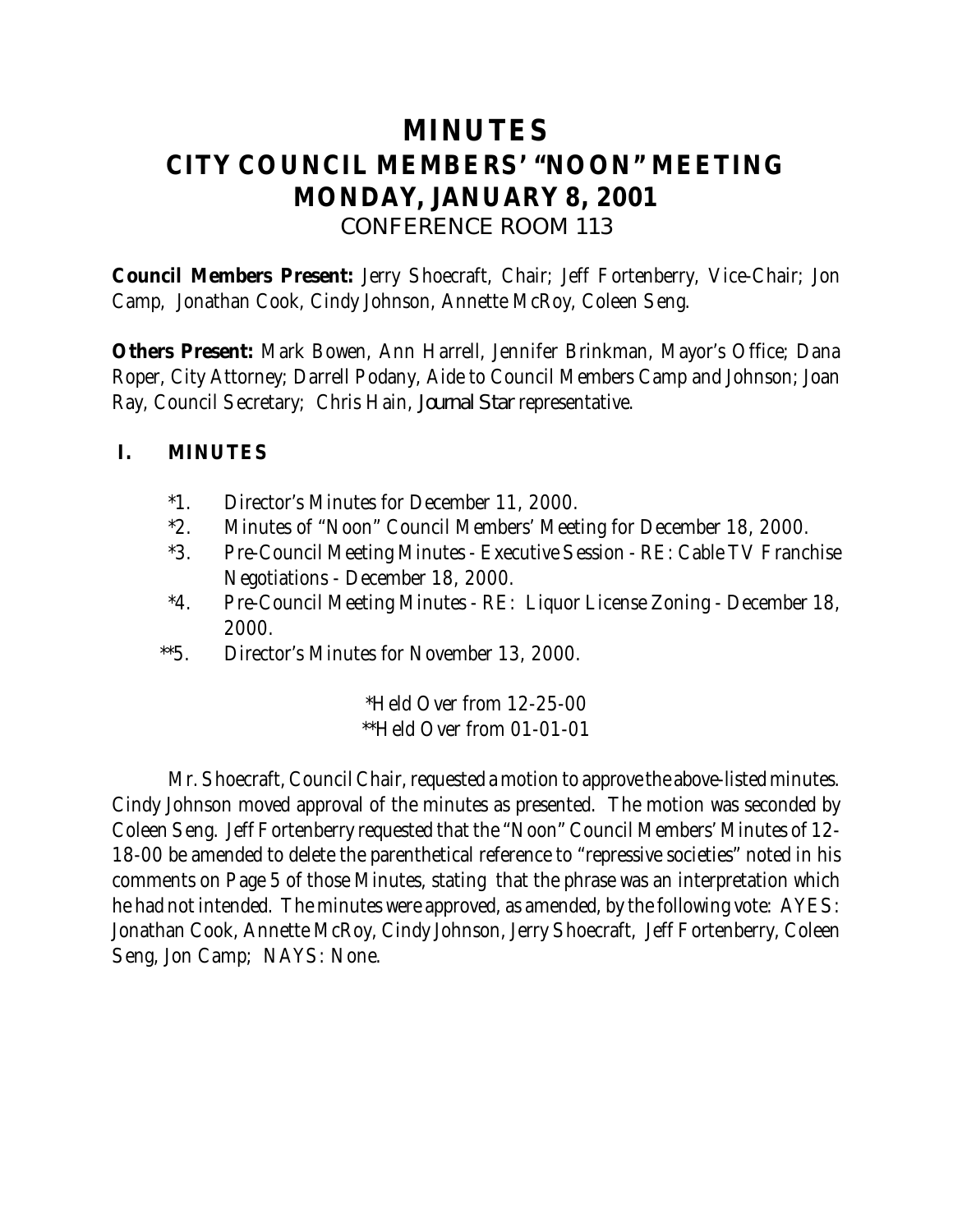## II. **COUNCIL REPORTS ON BOARDS, COMMITTEES, COMMISSIONS AND CONFERENCES**

- \*1. STAR CITY HOLIDAY FESTIVAL BOARD (McRoy) Ms. McRoy believed the meeting had been cancelled.
- \*2. DOWNTOWN LINCOLN ASSOCIATION (Seng) CANCELLED
- 3. LINCOLN PARTNERSHIP FOR ECONOMIC DEVELOPMENT INVESTORS MEETING (Fortenberry/Shoecraft) – Regular Scheduled Meeting Has Been Moved to January  $9<sup>th</sup>$ .
- 4 JOINT BUDGET COMMITTEE (McRoy/Seng) Replaced by the Human Service Needs Assessment Steering Committee with the Public Policy Center. Ms. Seng reported that this was a follow-up by the University of Nebraska Public Policy Center on the Hanna-Keelan Human Needs Assessment report. She indicated that the committee will be meeting monthly right around the schedule of the JBC Meeting, either before or after.

Ms. Seng indicated that the new project director was introduced at the meeting. Each month there will be a report to the committee. Ms. Seng noted that they're moving ahead quickly with a few community meetings already scheduled. They're trying to follow up on the report. Ms. Seng requested Council to remember the Nine-Priorities, noting that the Domestic Violence Coalition has really gone and done what they needed to do. They're now trying to get those other priority groups to get going in a manner similar to the Domestic Violence effort. The Committee will give periodic reports to the Council.

5. MAYOR'S DOWNTOWN ACTION TEAM (Seng) Ms. Seng reported that they had talked about Haymarket Parking and the Pershing Study status. She noted that the RFIs will go out on January  $22<sup>nd</sup>$ . Then there will be a 100 day time-line on the study.

Ms. Seng reported that brief over-views had been presented on the Old Federal Building and the Downtown Entertainment Center. She stated that this week would be the first meeting to review the proposals of the Old Federal Building applicants. She commented that she had been asked to sit in on that review process which will begin this Thursday.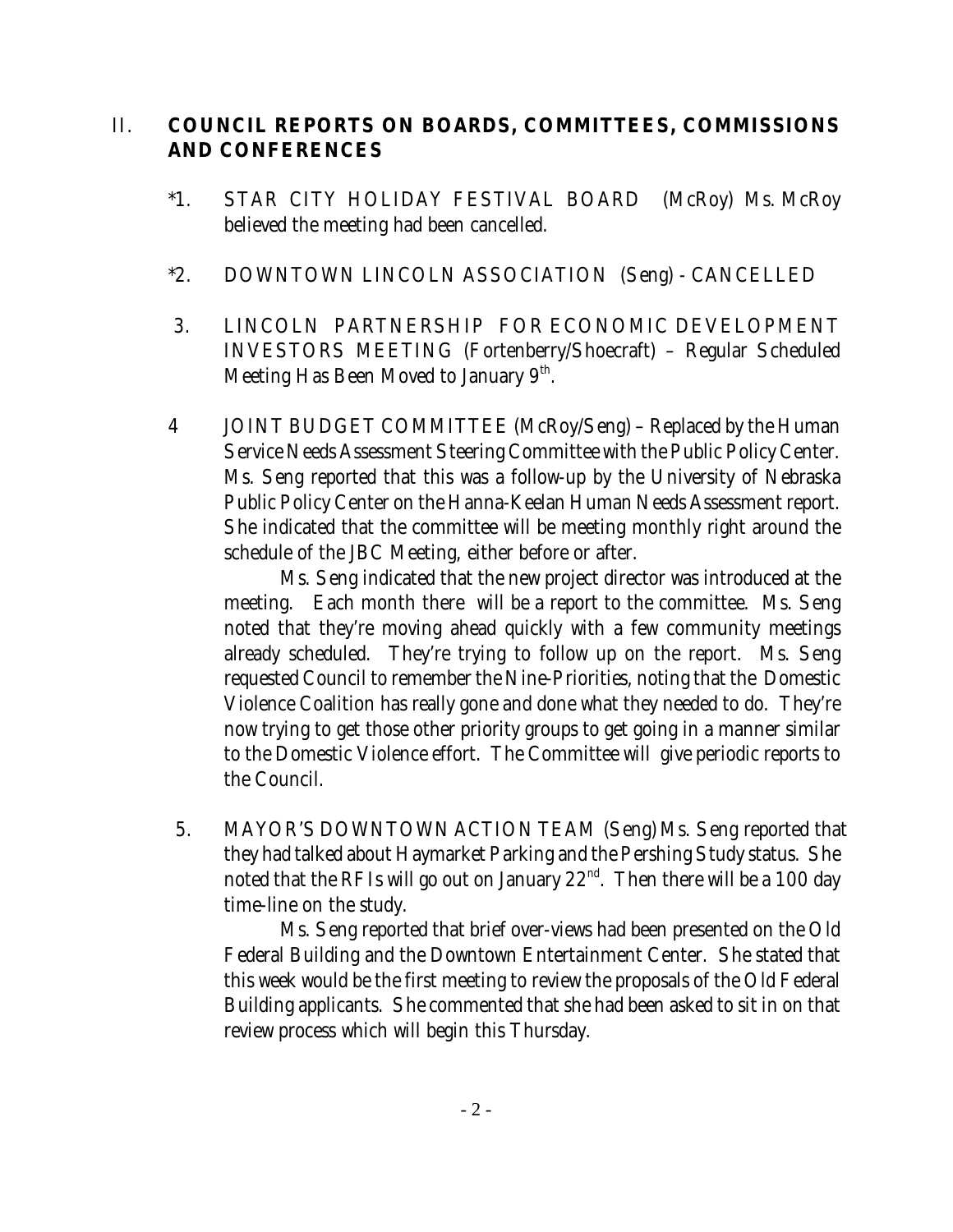Ms. Seng reported that Dallas McGee, Joel Pedersen and David Livingston were all there to talk about the Downtown Entertainment Center. She noted that 4 out of the 5 properties are very close to agreements. She reported that the  $5<sup>th</sup>$  property may not even be needed. The two properties on each end of that block will remain; she noted that there wasn't anything that would be done about that.

Mr. Fortenberry asked which properties those were? Ms. Seng answered that it was Sartor Hamann and the apartment building.

Mr. Camp asked what the  $5<sup>th</sup>$  property was that might not be needed? Ms. Seng did not know, but Mr. Livingston had just stated that 4 out of the 5 properties the agreements were close, but he did not say which ones. Ms. Harrell reported that it was the Mars Bar, noting that they're still considering what to do with that relatively small area. It was noted that the Liquor issue for the development had been taken care of and everything would be fine in that regard.

Ms. Seng reported that Latch's on "O" Street is now City property. Ms. Harrell confirmed that the City had taken possession of the property. Ms. Seng reported that the Mayor had come in and informed the group that the real problem for everyone's continued consideration now is the Gold's Building. That's the one we need to put some time and effort in on.

Mr. Camp asked how the City got the Latches property, wondering if had been through eminent domain? Ms. Harrell responded that it had not - the owners (NBC/Wells Fargo Bank) sold it to the City. It had to do with getting the project officially begun.

The Stuart Theater conversion development, as well as several other establishment conversions, were briefly discussed.

OTHER MEETINGS REPORTS: - None

**III. APPOINTMENTS/REAPPOINTMENTS** - Memo from Jennifer Brinkman on upcoming Mayoral appointments to: the Government Access and Information Committee; Lincoln-Lancaster Women's Commission; Nebraska Capitol Environs Commission; Board of Zoning Appeals; Urban Design Committee; Taxicab Review Board; Uniform Fire Code of Appeals; HVAC Advisory and Appeals Board and the EMS, Inc. Board of Directors - All Noted Without Significant Comment.

### **IV. MEETINGS/INVITATIONS** - Noted Without Comment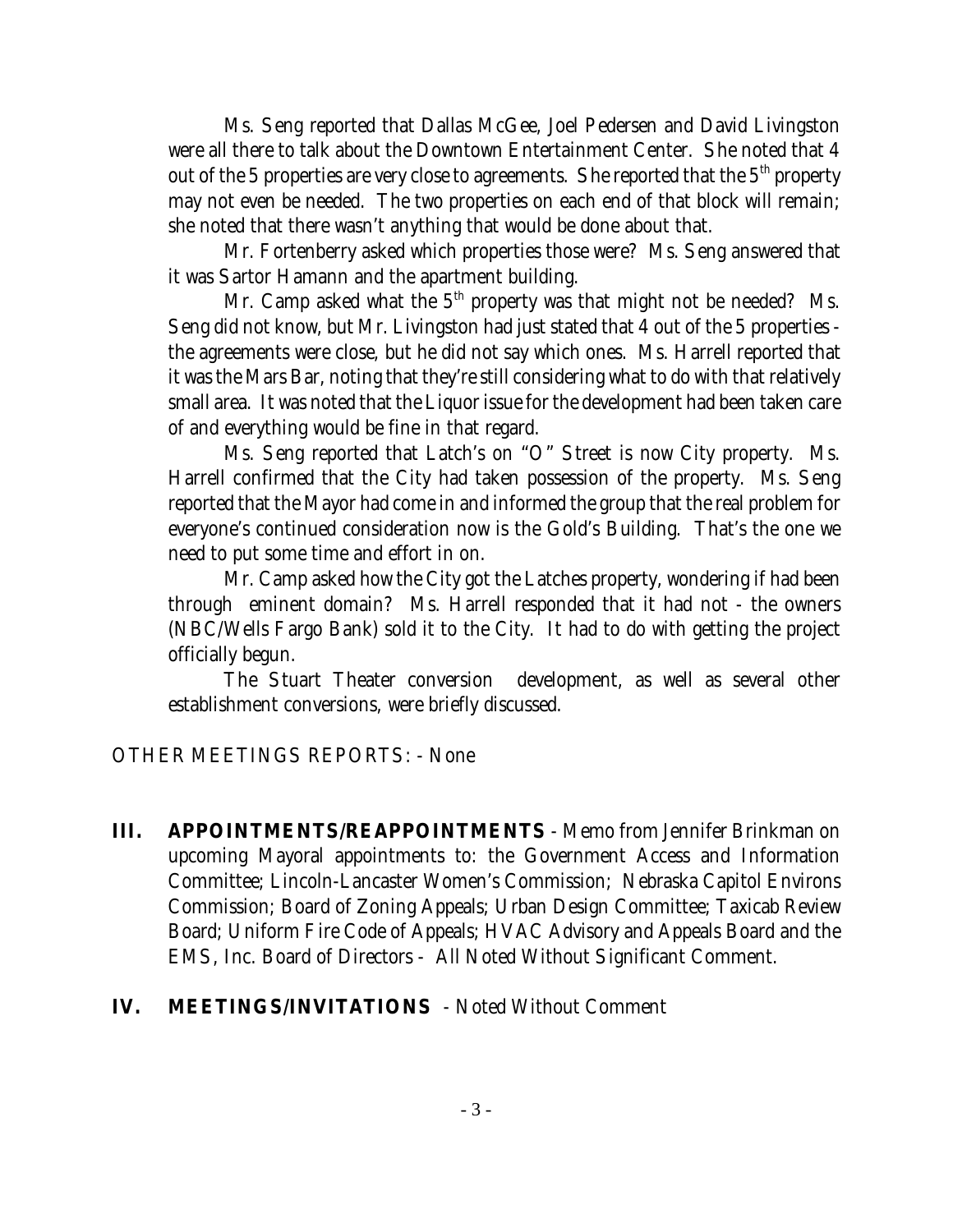### **V. COUNCIL MEMBERS**

**JONATHAN COOK** - No Further Comments!

**ANNETTE McROY** - No Further Comments

**CINDY JOHNSON** - No Further Comments

**JERRY SHOECRAFT** - No Further Comments

**JEFF FORTENBERRY** - No Further Comments

**COLEEN SENG** - No Further Comments

**JON CAMP** - No Further Comments

ANN HARRELL - No Further Comments

JENNIFER BRINKMAN - No Further Comments

MARK BOWEN - No Further Comments

DANA ROPER - No Further Comments

**VI. REQUESTS OF COUNCIL FROM MAYOR** - Ms. Brinkman commented on Legislative up-dates for Council. The fact that the Lobbyist, as mentioned at the Budget Retreat, was planning to hold Weekly Meetings on Monday mornings at 8:30 a.m. was noted. Council believed that if a Council member wanted information, attending this meeting would be a good way to stay informed on any legislative issues of concern to them. Mr. Bowman stated that the meetings would be approximately 30 minutes in duration.

After a brief discussion, another option, which was approved by Council, would be to continue the memo up-dates that have been used in the past with the notations of the administrations position and comments. This would allow Council Members to be aware of specific issues that Council was monitoring.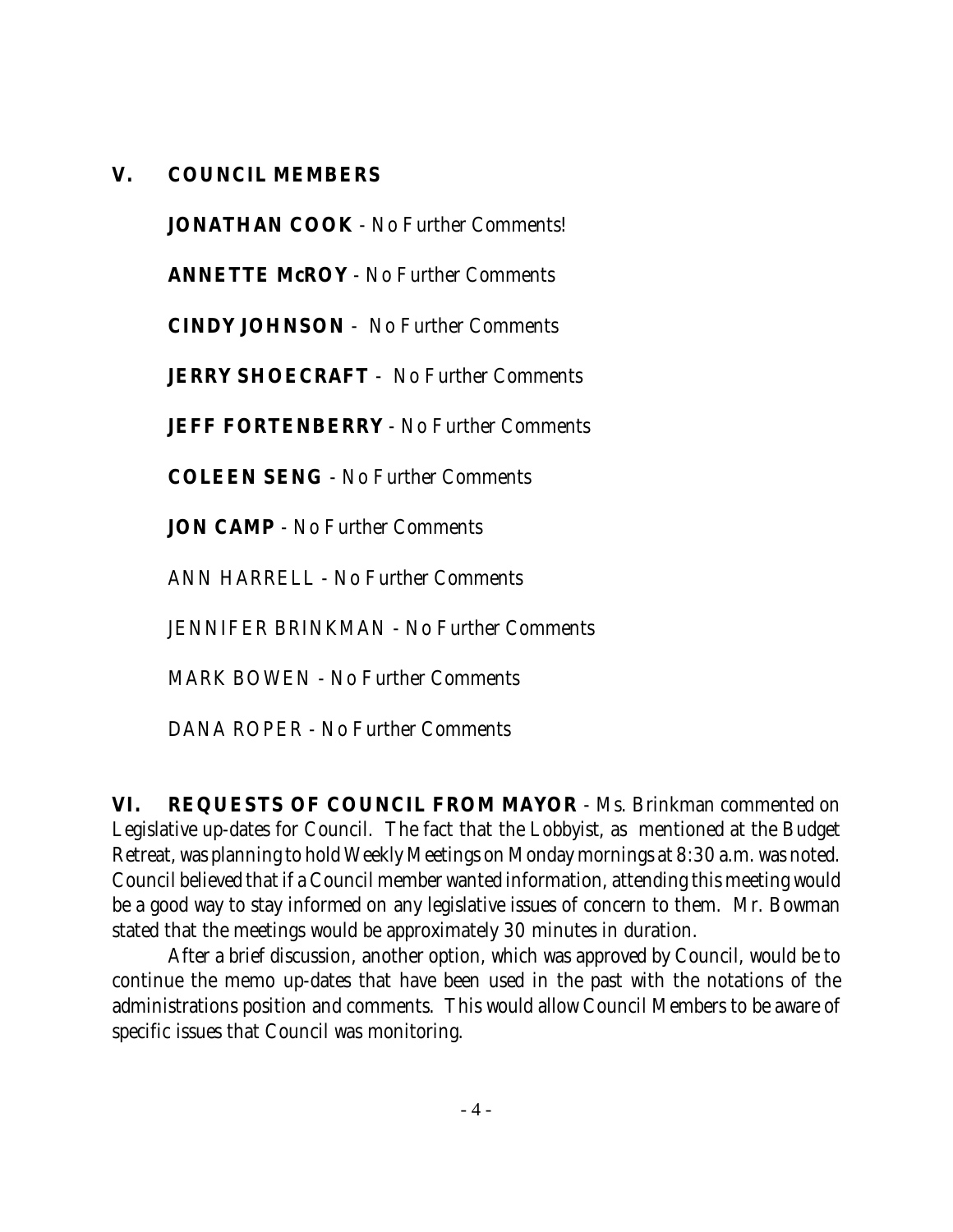Ms. Harrell passed out information that Planning Director Kathleen Sellman had prepared for Council on Comp Plan Information.

Ms. Harrell also brought up for discussion the letters and messages from constituents urging the reconsideration of the sidewalk on West "O" Street. Ms. Harrell noted that several people who are affected by the cost of that sidewalk have sent letters to the Mayor saying they wanted it re-considered. Technically, because this would be the first meeting after it's passage, even though the actual `time since passage' was greater than the one week reconsideration requirement, Council could, in theory, move to reconsider, even though the Mayor had signed the legislation several weeks ago. As a policy matter the Mayor did not want to have the issue re-considered, a stand which the Public Works Department did not contest. Ms. Harrell noted, in addition, another aspect of the issue is that one area could not be reconsidered separately, but the legislation as a whole would have to be re-considered.

Ms. Harrell stated that the letters the Mayor's Office had received had been routed to Scott Opfer in the Public Works Department for a response. She noted this was just an update to the Council, with Administration hoping this would be the end of it.

Discussion ensued regarding the re-consideration options. Mr. Roper stated that any legislation could be re-considered at the next Council meeting, whether it had been signed or vetoed by the Mayor.

Ms. Harrell noted that she had just wanted to make Council aware of the Administration's position on the re-consideration issue.

Ms. Harrell commented that Mr. Lynn Robeson has become active with internet communications on the mobile home park issues. The Administration's Ombudsman is working with Building and Safety to get the questions and concerns on the issues answered. Ms. Harrell noted that if Council does not wish to deal with the issue to forward input to the Building and Safety Department for responses.

### **VII. MISCELLANEOUS** -

\*1. Final policy decision on Council Meetings that fall on Monday Holiday Weeks. The City Clerk has asked about President's Day, which is on Monday, February  $19<sup>th</sup>$ . The determination made by Council after some discussion was to cancel Council Meetings that would fall on a Monday Holiday when the City/County Building is closed. Other Holiday weeks, when the holiday falls within the week, but not on a Monday, were left undetermined...to be left to Council's discretion in how to best serve the public interest. Mr. Dana Roper, City Attorney, was requested to prepare legislation that would clarify the initiation of this policy.